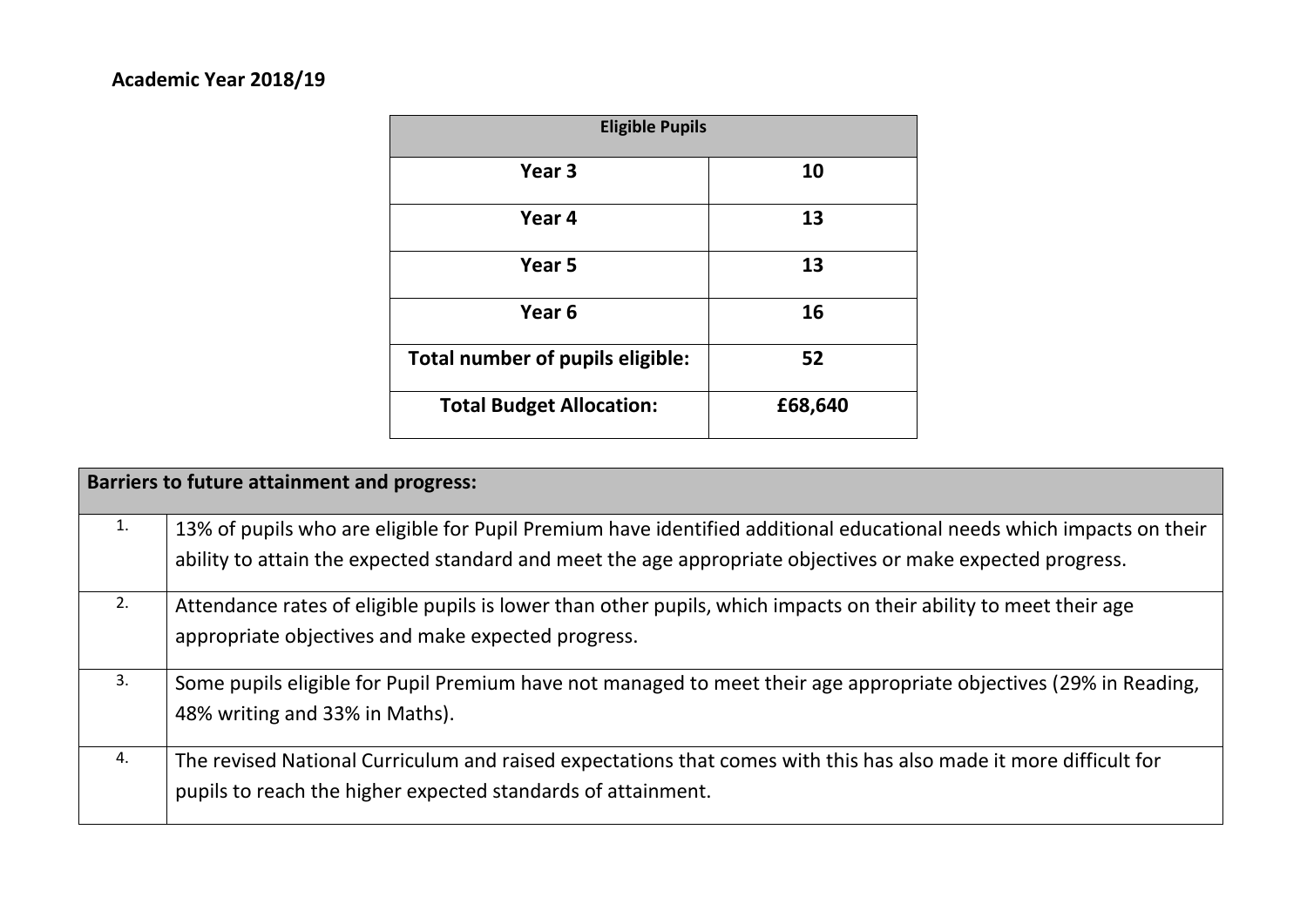| 5. | Oracy –oral language skills for most PP children are lower as the children struggle with poor sentence structure and    |
|----|-------------------------------------------------------------------------------------------------------------------------|
|    | limited vocabulary. This limits reading comprehension, writing standards and understanding of complex maths             |
|    | problems                                                                                                                |
| 6. | SEMH – 28% of pupils eligible for pupil premium have difficulties with self-esteem, ability to regulate their own       |
|    | emotions, anxiety, attention and concentration and social skills. Consequently, this can inhibit their learning as they |
|    | struggle to concentrate, interact appropriately both within small social groups and avoid taking greater risks with     |
|    | their learning.                                                                                                         |

# **Section 2: Pupil Premium Allocation:**

| <b>Provision</b>                                                                | <b>Success Criteria</b>                                                                                                                                                |
|---------------------------------------------------------------------------------|------------------------------------------------------------------------------------------------------------------------------------------------------------------------|
| <b>Specific TA intervention</b><br>identified in provision map                  | Raise attainment of expected and above expected levels and progress in the core subjects.<br>Develop specific skills to enable children to access the full curriculum. |
| Resources to support<br>personalised interventions /<br>timetables /Assessments | Raise attainment of expected and above expected levels and progress in the core subjects.<br>Develop specific skills to enable children to access the full curriculum. |
| <b>CPD</b> for Staff<br><b>ASD</b><br><b>Sensory Difficulties</b>               | To enable staff to improve provision for pupils with ASD and Sensory difficulties leading to<br>raised levels of attainment and progress.                              |
|                                                                                 | Children's social, emotional, mental health and well-being is supported leading to improved<br>confidence and self-esteem.                                             |
| Breathing Space Programme &<br>Lunchtime Drop in sessions                       | Children's social, emotional, mental health and well-being is supported leading to improved<br>confidence and self-esteem.                                             |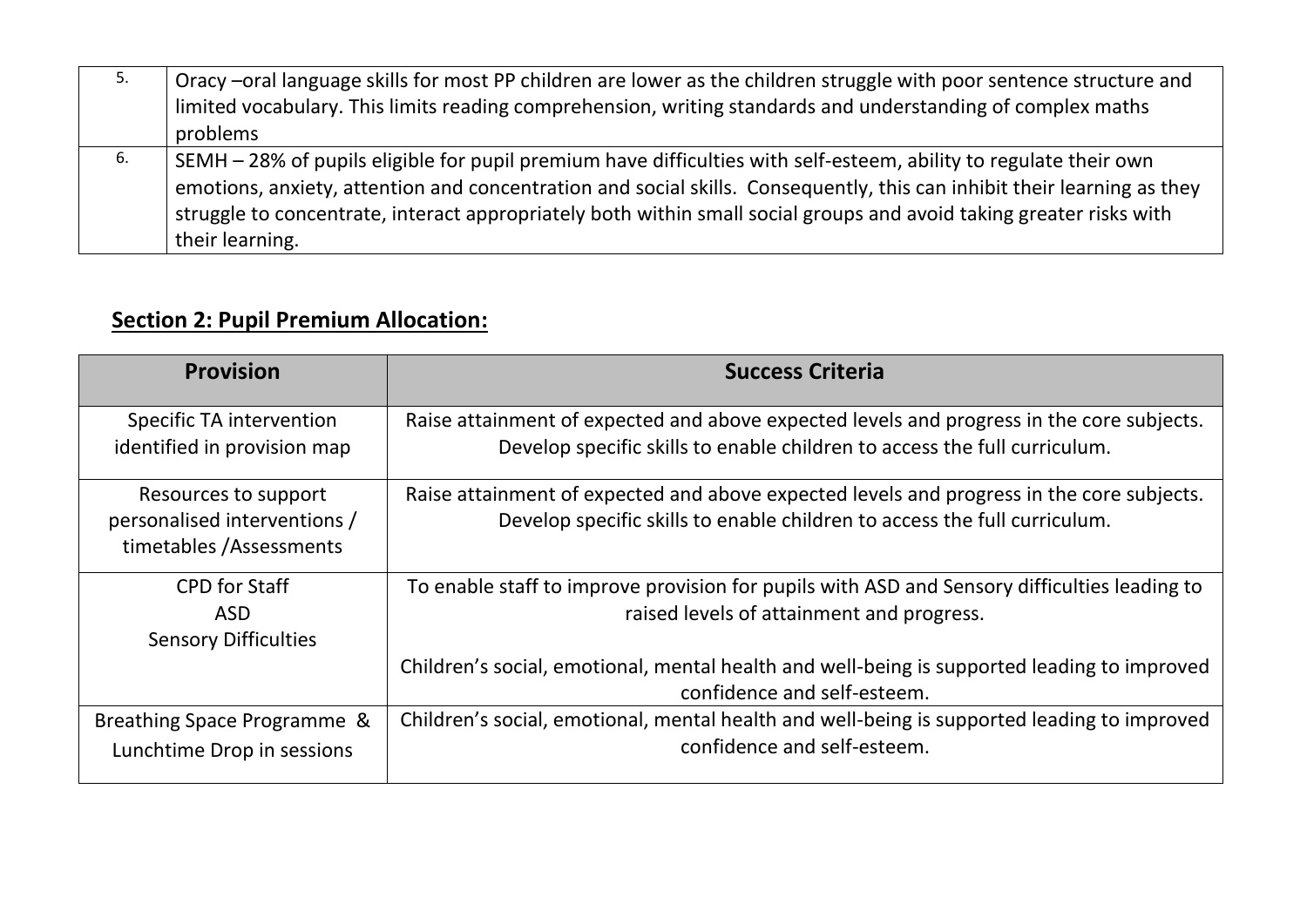| <b>Meditation Cushions to support</b> | Children's social, emotional, mental health and well-being is supported leading to improved                                                                            |
|---------------------------------------|------------------------------------------------------------------------------------------------------------------------------------------------------------------------|
| the Breathing Space Programme         | confidence and self-esteem.                                                                                                                                            |
| Clicker 7 Software & Training for     | To enable staff to improve the provision of pupils with Literacy difficulties.                                                                                         |
| <b>Staff</b>                          | Develop specific skills to enable children to access the full curriculum.                                                                                              |
|                                       | Children's social, emotional, mental health and well-being is supported leading to improved                                                                            |
|                                       | confidence and self-esteem within their learning.                                                                                                                      |
| Bought outside agency support         | Children's social, emotional, mental health and well-being is supported leading to improved                                                                            |
|                                       | confidence and self-esteem.                                                                                                                                            |
| Elite Lunchtime Club                  | Children's social, emotional, mental health and well-being is supported leading to improved                                                                            |
|                                       | confidence and self-esteem.                                                                                                                                            |
| Speech and Language Resources         | Children to have closed the gaps as indicated by Language Link and Speech link.                                                                                        |
|                                       | Raise attainment of expected and above expected levels and progress in the core subjects.<br>Develop specific skills to enable children to access the full curriculum. |
| Boxall profile annual                 | Children's social, emotional, mental health and well-being is supported leading to improved                                                                            |
| subscription                          | confidence and self-esteem.                                                                                                                                            |
| Subsidy Board & Lodgings for          | To increase participation of Pupil Premium pupils in all school activities and reduce any                                                                              |
| Year 6 Residential 2019               | burden on parents and carers with non-participation in school activities due to finance.                                                                               |
|                                       | Children's social, emotional, mental health and well-being is supported leading to improved                                                                            |
|                                       | confidence and self-esteem.                                                                                                                                            |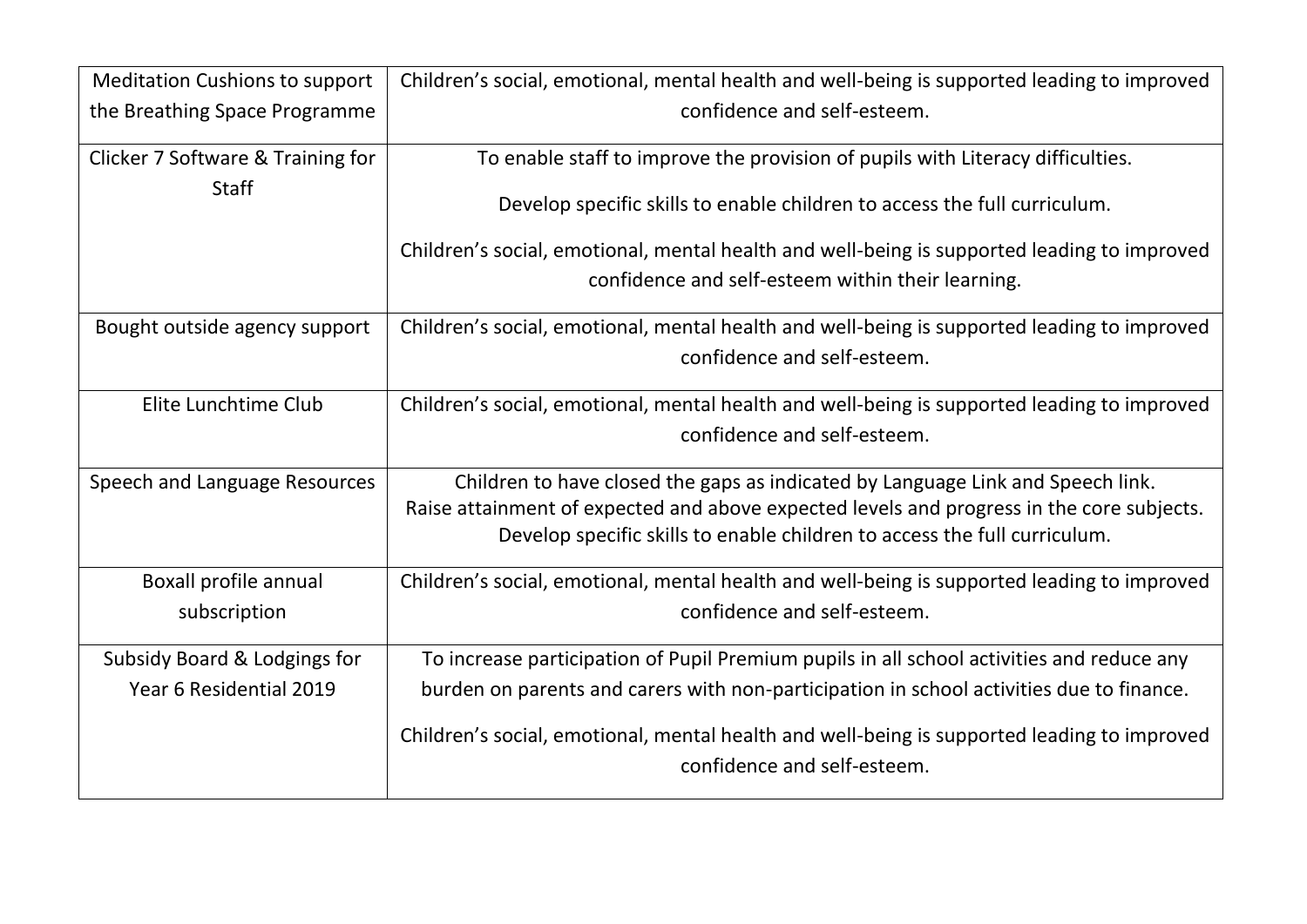| <b>Free School Milk</b>     | Children's health and well-being is supported leading to improved confidence and self-                                                                                                                                                  |
|-----------------------------|-----------------------------------------------------------------------------------------------------------------------------------------------------------------------------------------------------------------------------------------|
|                             | esteem.                                                                                                                                                                                                                                 |
| Young Animators Project for | Children feel more confident to express themselves.                                                                                                                                                                                     |
| selected Year 3 & 4 pupils  | Children are more engaged and inspired with their writing, evidence of more creative<br>vocabulary being applied within their own work.<br>Ultimately greater progress is made and evidence of gaps being closed within in their books. |

### **Section 3:** *Measuring the impact of PPG:*

Quality first teaching is the foundation of ensuring progress for all learners, therefore expenditure has been allocated to additional resources and adult support for in class learning, as well as further staff training and resources to enable effective intervention work.

The impact on both class learning and interventions is monitored in terms of; progress throughout the duration of an intervention programme, using both entry and exit data as a comparison; lesson observations carried out by SLT, furthermore evidence of pupils' progress against the key skills within the books, which are used to inform a pupil's mastery of the Key objectives for their year group.

### **Animation Project Pupil Voice:**

The Year 3 pupils were asked about their experience following their participation in the Animation Project and this is what they had to say:

*Child A:* This project really helped me to become more creative with writing.

*Child B:* It has helped me with my writing because I am now trying to include more interesting vocab and adjectives – especially in my recent writing TAT.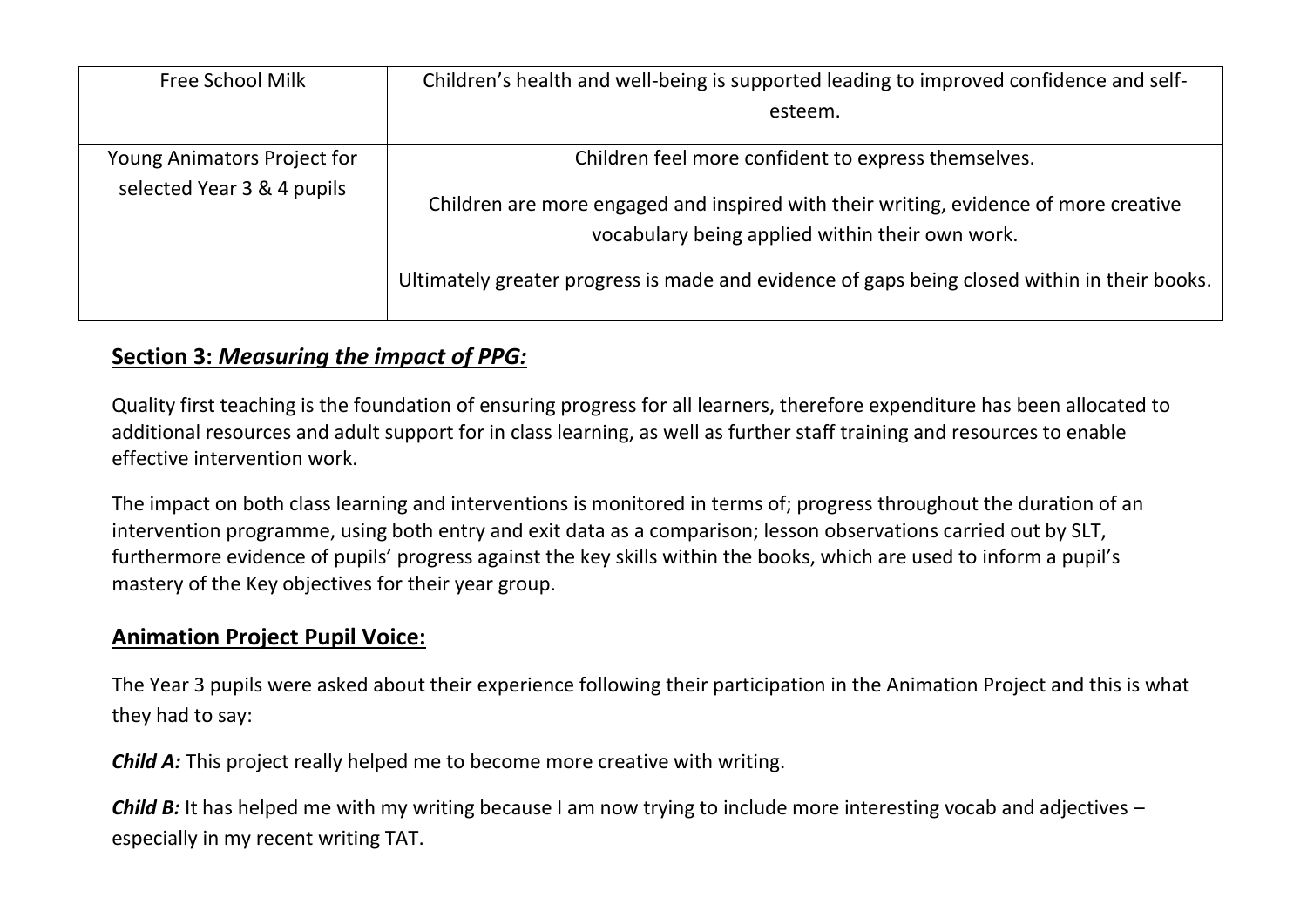*Child C:* It has helped me engaged more in class now because I feel more confident to put my hand up. Because when we were making the animation, we were taking lots of risks.

*Child A:* It has also really helped with my Reading because we had to imagine and create our own characters and settings from the words we read in order to make our own film clips, and I am now able to picture the characters and settings without having a picture to help me.

*Child D*: I am now trying to include more powerful words in my writing because of this project.

*Child E*: It has improved my English because I now don't struggle to include interesting words in my writing.

*Child F*: We got to use all of our Core Values when doing this project; Salmon because we didn't give up even when it was tricky to film some of the movements of use the equipment; Wolf because we got to work with children in Year 4 as well, who we haven't worked with before; Eagle because we were all striving high to complete the best film we could and finally Dolphin – because we al has such great fun!

#### **The** *Overarching Impact of* **Pupil Premium Expenditure:**

| <b>KS2 Outcomes</b>                                    | <b>Reading</b>    |                 | <b>Writing</b>    |                 | <b>Maths</b>      |                 | <b>EPGS</b>       |                 | <b>Combined</b>   |                 |
|--------------------------------------------------------|-------------------|-----------------|-------------------|-----------------|-------------------|-----------------|-------------------|-----------------|-------------------|-----------------|
| 2018-19                                                |                   |                 |                   |                 |                   |                 |                   |                 |                   |                 |
| 18 Pupils (31%) (11% SEN 2/18)                         | <b>Attainment</b> | <b>Progress</b> | <b>Attainment</b> | <b>Progress</b> | <b>Attainment</b> | <b>Progress</b> | <b>Attainment</b> | <b>Progress</b> | <b>Attainment</b> | <b>Progress</b> |
| <b>Expected</b>                                        | 67%               | 78%             | 83%               | 94%             | 83%               | 89%             | 83%               |                 | 61%               | 78%             |
| <b>Greater Depth/ better than</b><br>expected progress | 11%               | 11%             | 11%               | 28%             | 11%               | 17%             | 39%               |                 | 6%                | 11%             |